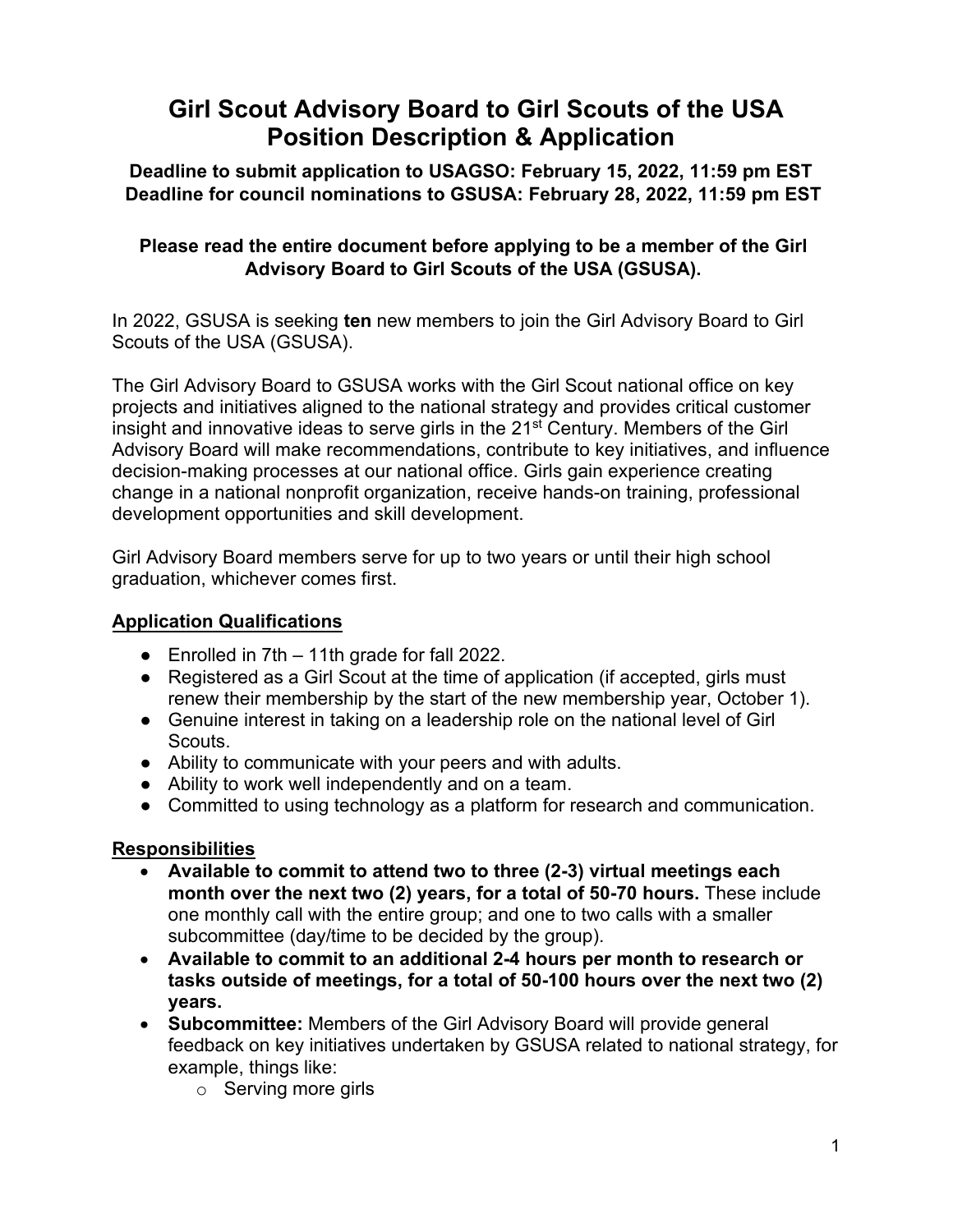- $\circ$  Researching the needs and experiences of girls with the [Girl Scout](https://www.girlscouts.org/en/about-girl-scouts/research.html) [Research Institute](https://www.girlscouts.org/en/about-girl-scouts/research.html)
- o Transforming the volunteer experience
- o Ensuring that our brand is relevant
- o Working effectively as a national organization
- o Enhancing diversity, equity, inclusion, and racial justice

*(Note: Specific projects and work within each focus area may vary widely, and girls selected for the board may end up working on projects different than the ones they describe in their applications. Members of the Girl Advisory Board must be team players, ready and willing to work together to address the most pressing needs of our Movement.)*

- Actively participate in all scheduled meetings with other Girl Advisory Board members and GSUSA staff partners.
- Work in groups and independently to complete and present research and tasks.
- Perform related responsibilities as assigned.

#### **In Person Retreat**

In 2022, the Girl Advisory Board to GSUSA will gather at Edith Macy Conference Center in Chappaqua, New York from July 8-10, 2022. This in-person gathering is subject to change depending on COVID-19 restrictions. Attendees are required to provide proof of vaccination.

### **Application Timeline/Process**

| January 1-<br><b>February 28, 2022</b> | Councils may submit 2 nominations for the Girl Advisory<br>Board.                                                                                                                                                   |
|----------------------------------------|---------------------------------------------------------------------------------------------------------------------------------------------------------------------------------------------------------------------|
| April 15, 2022                         | Final board members are selected by a committee<br>comprised of GSUSA staff and national Girl Scout<br>volunteers. GSUSA will send decision emails to all<br>applicants, copying the council contact on each email. |
| <b>May 2022</b>                        | New members of the Girl Advisory Board join for their first<br>meeting!                                                                                                                                             |

**If you meet the above qualifications and can commit to the responsibilities and the above meeting schedule, please submit your application to your council.**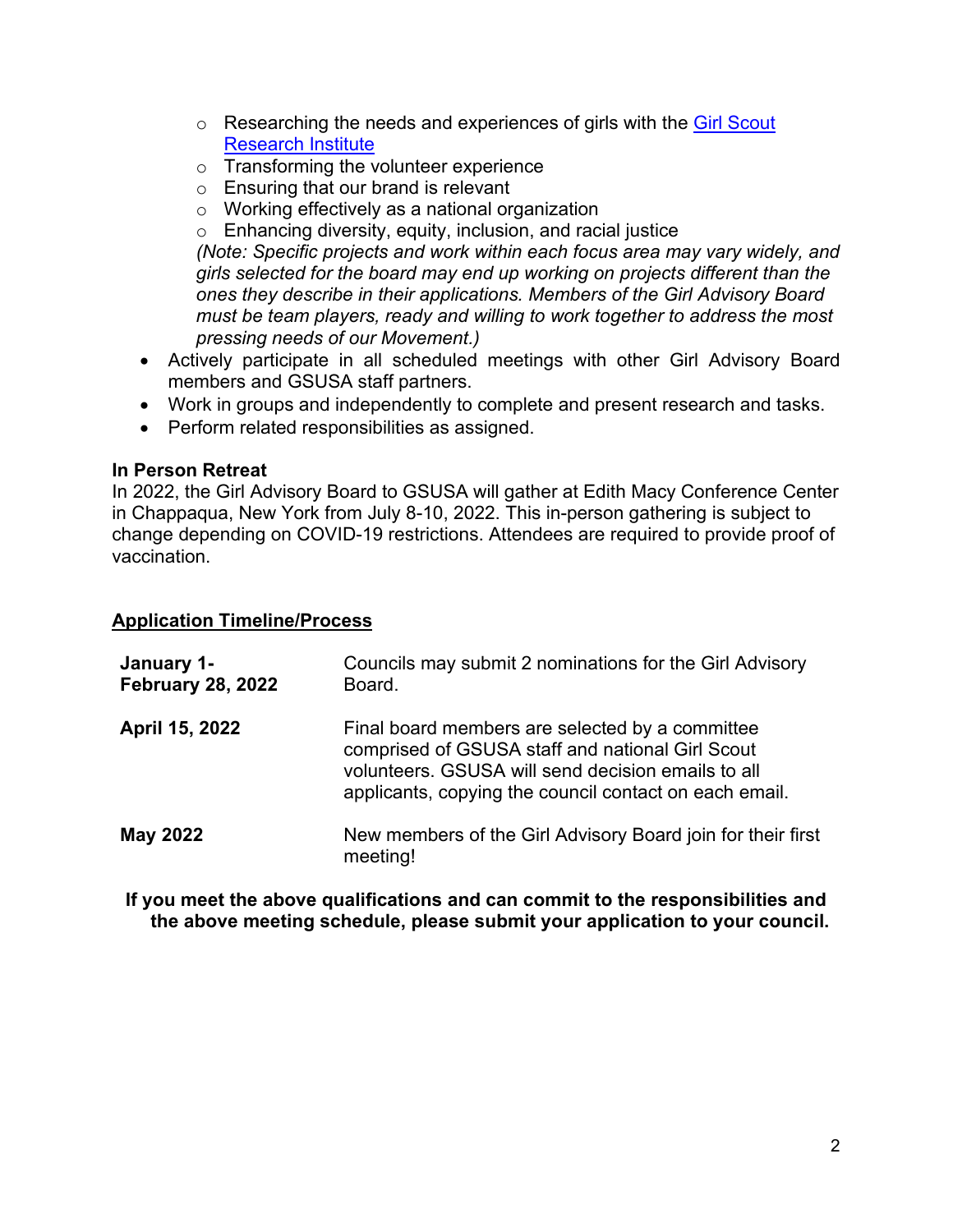# **Girl Scout Advisory Board to Girl Scouts of the USA Application**

**Deadline to submit application to USAGSO: February 15, 2022, 11:59 pm EST Deadline for council nominations to GSUSA: February 28, 2022, 11:59 pm EST** 

## **Girl Scout Information**

| $\bullet$ |                                                                                                                                    |                                                                                        |  |
|-----------|------------------------------------------------------------------------------------------------------------------------------------|----------------------------------------------------------------------------------------|--|
| $\bullet$ |                                                                                                                                    |                                                                                        |  |
|           |                                                                                                                                    |                                                                                        |  |
|           |                                                                                                                                    |                                                                                        |  |
| $\bullet$ |                                                                                                                                    |                                                                                        |  |
|           |                                                                                                                                    |                                                                                        |  |
| $\bullet$ | Grade in Fall 2022 (girls in grades 7-11 for Fall 2022 are eligible to apply)                                                      |                                                                                        |  |
|           | $7th$ grade<br>8 <sup>th</sup> grade                                                                                               | 10 <sup>th</sup> grade<br>11 <sup>th</sup> grade                                       |  |
| $\bullet$ | 9 <sup>th</sup> grade<br>Racial/Ethnic Background. Please select all that apply. (optional)                                        |                                                                                        |  |
|           | American Indian or<br><b>Alaskan Native</b><br>Asian<br><b>Black or African American</b><br><b>Hawaiian or Pacific</b><br>Islander | White<br>Hispanic, Latina or Latinx<br>Other<br>I choose not to share at<br>this time. |  |
|           | Your home Girl Scout Council (Not sure? Use the Council Finder).                                                                   |                                                                                        |  |

\_\_\_\_\_\_\_\_\_\_\_\_\_\_\_\_\_\_\_\_\_\_\_\_\_\_\_\_\_\_\_\_\_\_\_\_\_\_\_\_\_\_\_\_\_\_\_\_\_\_\_\_\_\_\_\_\_\_\_\_\_\_\_\_\_\_\_\_\_\_\_\_\_\_\_\_\_\_

#### **Parent/Guardian Information**

• Parent/Guardian Name\_\_\_\_\_\_\_\_\_\_\_\_\_\_\_\_\_\_\_\_\_\_\_\_\_\_\_\_\_\_\_\_\_\_\_\_\_\_\_\_\_\_\_\_\_\_\_\_\_\_\_\_\_\_\_\_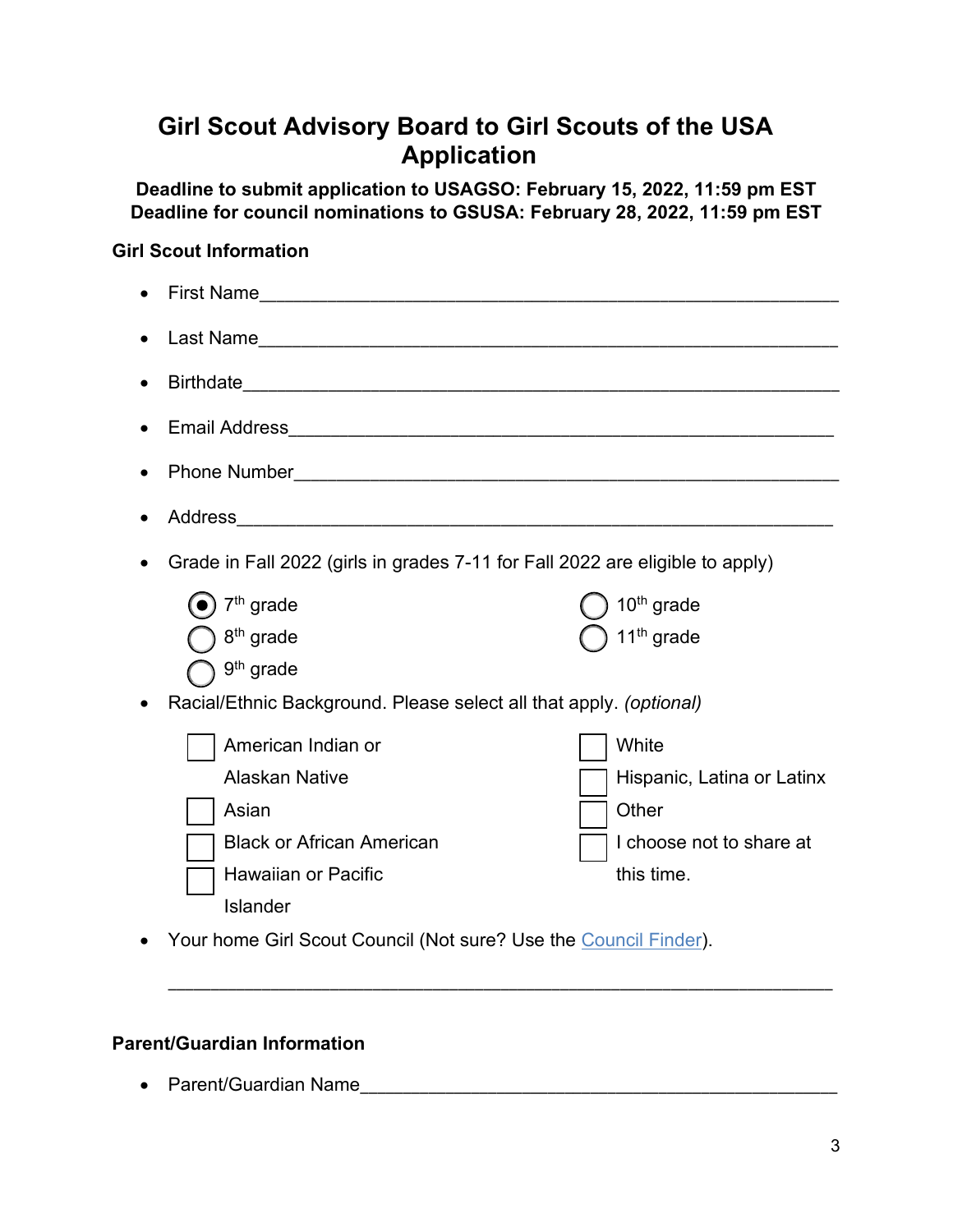- Email Address\_\_\_\_\_\_\_\_\_\_\_\_\_\_\_\_\_\_\_\_\_\_\_\_\_\_\_\_\_\_\_\_\_\_\_\_\_\_\_\_\_\_\_\_\_\_\_\_\_\_\_\_\_\_\_\_\_\_\_\_\_\_\_\_
- Phone Number\_\_\_\_\_\_\_\_\_\_\_\_\_\_\_\_\_\_\_\_\_\_\_\_\_\_\_\_\_\_\_\_\_\_\_\_\_\_\_\_\_\_\_\_\_\_\_\_\_\_\_\_\_\_\_\_\_\_\_\_\_\_\_\_

# **Short Answer Questions: Each answer must be 1,000 characters or less.**

• What interests you about applying for the Girl Advisory Board to GSUSA?

• Please tell us about how you are an innovative thinker by providing an example of a time you found a smart solution to a problem, big or small.

• Provide an example of a time that you worked well on a team, including experiences with both peers and with adults.

• What passions or talents do you have that will benefit the Girl Advisory Board to GSUSA?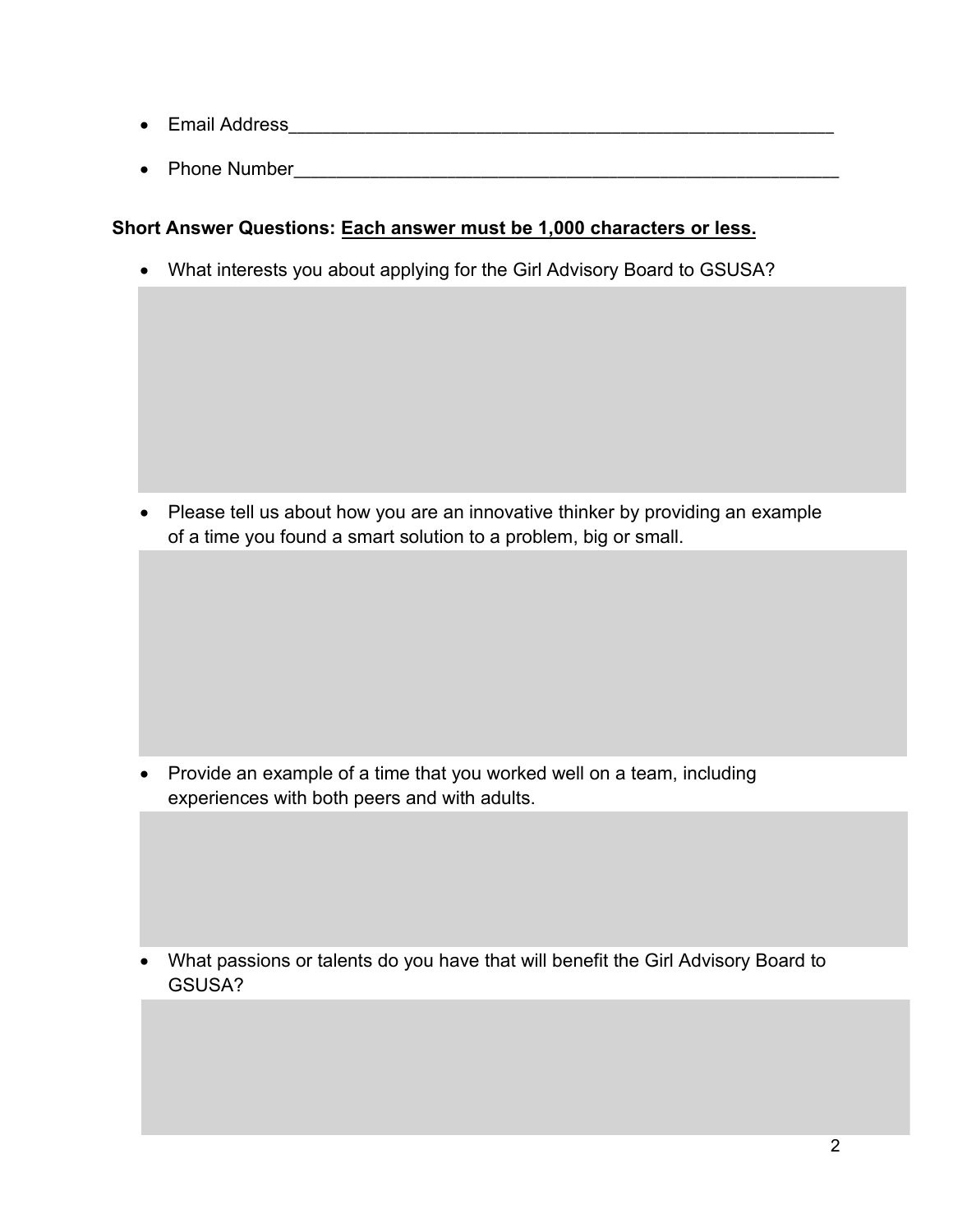• What skills or experiences make you an excellent candidate for the Girl Advisory Board to GSUSA?

- The Girl Advisory Board will partner with GSUSA staff on key projects and initiatives that contribute to the national strategy, for example:
	- o Serving more girls
	- o Researching the needs and experiences of girls with the Girl Scout Research Institute (click the link for more information on this kind of research)
	- o Transforming the volunteer experience
	- o Ensuring that our brand is relevant
	- o Working effectively as a national organization
	- $\circ$  Enhancing diversity, equity, inclusion and racial justice

Which of these areas are you most interested in contributing to?

• How would you contribute to work in this area? *Please note projects and subcommittees will be determined based on the overall needs of GSUSA and the makeup of the board. If accepted, you might not work on the project you wrote about, but we are interested in knowing how you think about these topics and plan around them!*

• Please describe your vision for the future of Girl Scouting.